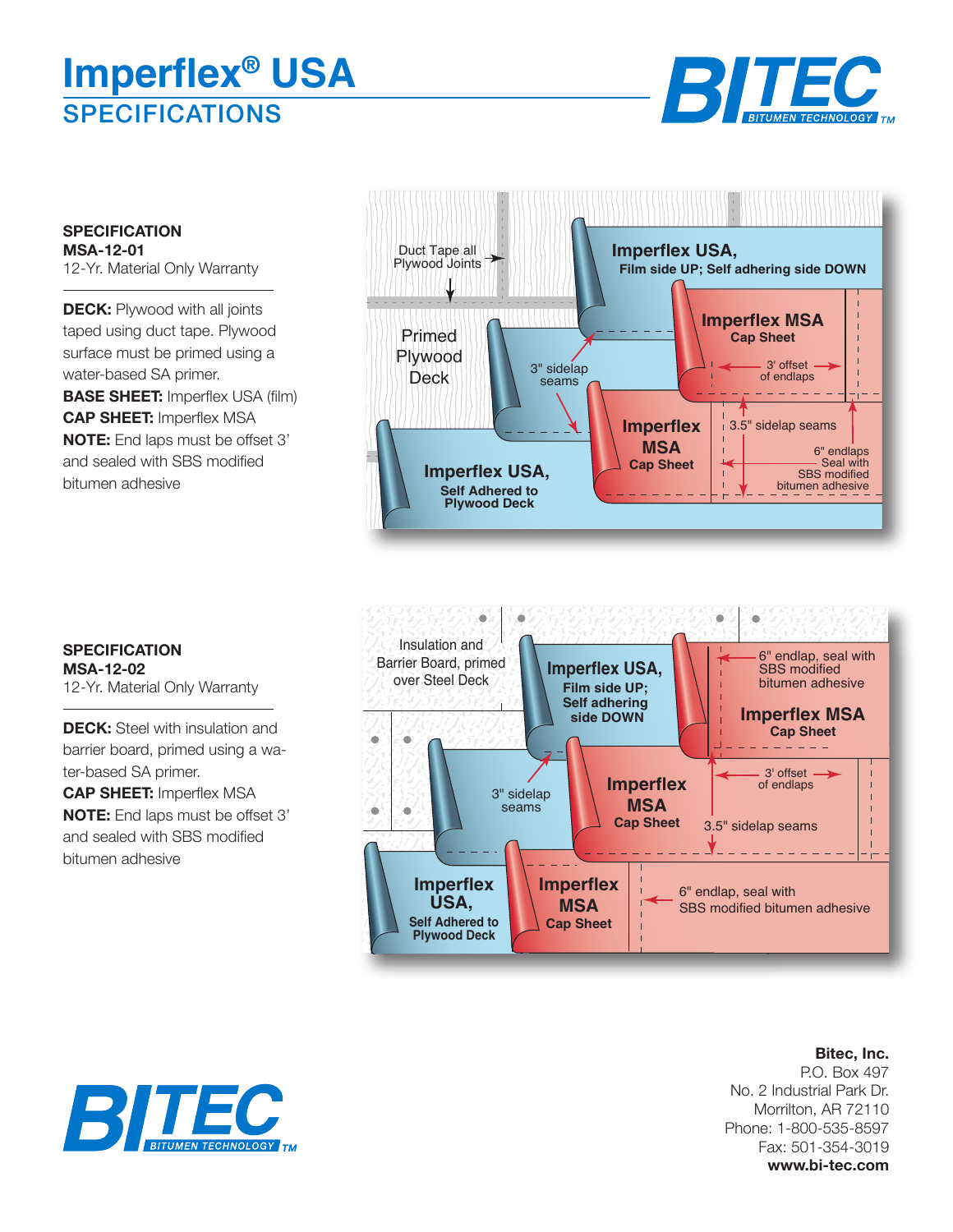## **SPECIFICATION Imperflex® USA**



**SPECIFICATION MSA-12-03** 12-Yr. Material Only Warranty

**DECK:** Plywood with insulation or re-cover insulation **BASE SHEET:** Imperflex USA (film) inverted; mechanically attached **CAP SHEET:** Imperflex MSA **NOTE:** End laps must be offset 3' and sealed with SBS modified bitumen adhesive





## **SPECIFICATION MSA-12-04.LM** \*12-Yr. Material Only Warranty

**DECK:** Plywood with or without insulation or steel deck with insulation or barrier board, primed **BASE SHEET:** Imperflex USA, mechanically attached **CAP SHEET:** Imperflex MSA **NOTE:** End laps must be offset 3' and sealed with SBS modified bitumen adhesive

> **Bitec, Inc.** P.O. Box 497 No. 2 Industrial Park Dr. Morrilton, AR 72110 Phone: 1-800-535-8597 Fax: 501-354-3019 **www.bi-tec.com**